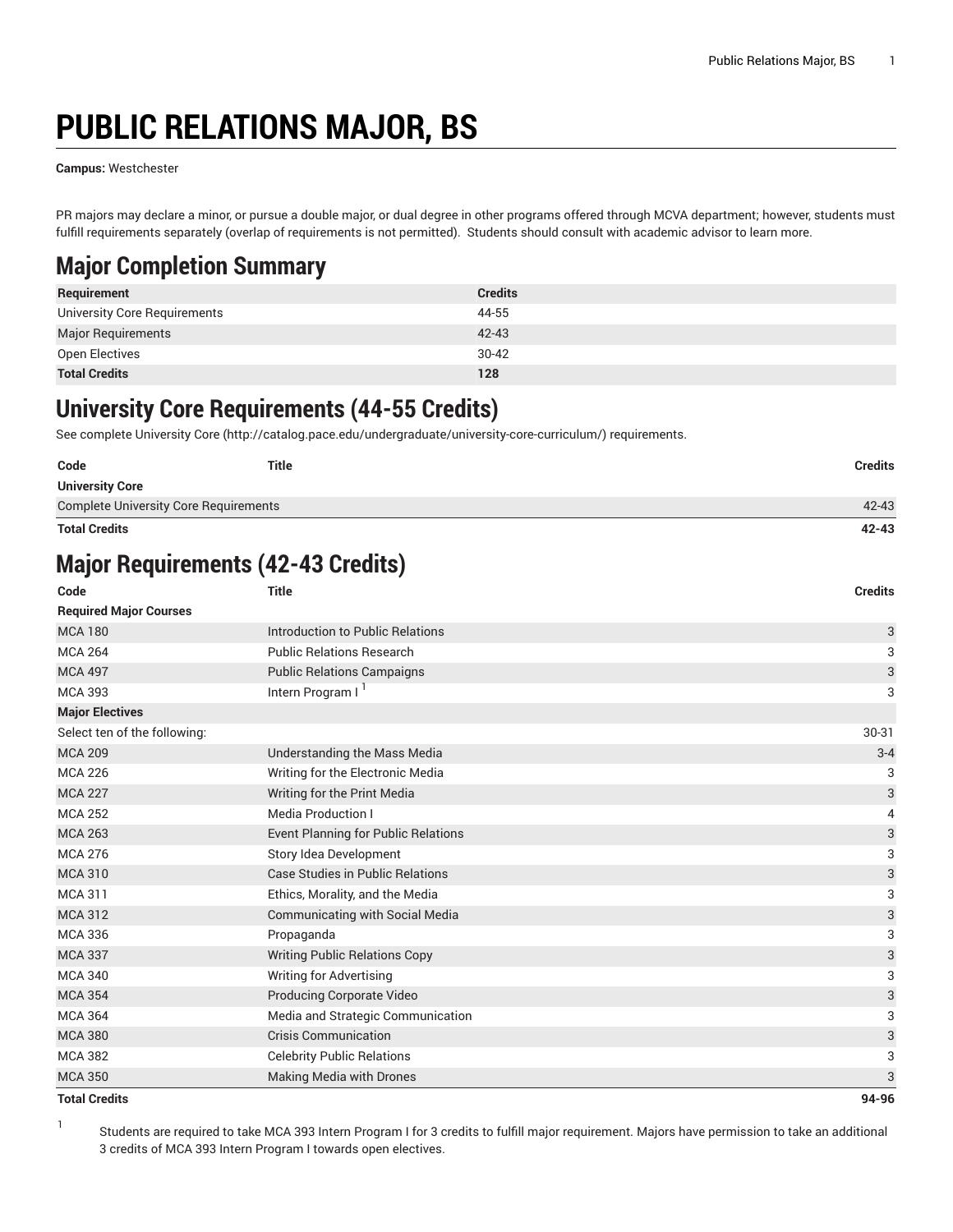## **Open Electives (30-42 Credits)**

| Code                   | Title | <b>Credits</b> |
|------------------------|-------|----------------|
| Open Electives         |       |                |
| Select 30-42 credits ' |       | $30 - 42$      |
| <b>Total Credits</b>   |       | $30 - 42$      |

1

UNV 101 First-Year Seminar: Introduction to University Community is a required open elective.

#### **General Track**

| Course                                                   | <b>Title</b>                                             | <b>Credits</b>            |
|----------------------------------------------------------|----------------------------------------------------------|---------------------------|
| <b>First Year</b>                                        |                                                          |                           |
| Fall                                                     |                                                          |                           |
| <b>UNV 101</b>                                           | First-Year Seminar. Introduction to University Community | 1                         |
| <b>CIS 101</b>                                           | Introduction to Computing                                | $\ensuremath{\mathsf{3}}$ |
| <b>ENG 110</b>                                           | Composition (Depending on placement exam results)        | 3                         |
| or ENG 120                                               | or Critical Writing                                      |                           |
| <b>MCA 180</b>                                           | Introduction to Public Relations                         | 3                         |
| Two Learning Community (LC) courses                      |                                                          | 6                         |
|                                                          | <b>Credits</b>                                           | 16                        |
| <b>Spring</b>                                            |                                                          |                           |
| See advisor for approved MAT selection                   |                                                          | 3                         |
| <b>MCA 264</b>                                           | <b>Public Relations Research</b>                         | 3                         |
| One elective course in subject MCA                       |                                                          | 3                         |
| Open Elective Course                                     |                                                          | $\ensuremath{\mathsf{3}}$ |
| <b>ENG 120</b>                                           | <b>Critical Writing</b>                                  | 4                         |
|                                                          | <b>Credits</b>                                           | 16                        |
| <b>Second Year</b>                                       |                                                          |                           |
| Fall                                                     |                                                          |                           |
| One elective course in subject MCA                       |                                                          | 3                         |
| One elective course in subject MCA                       |                                                          | 3                         |
| One elective course in subject MCA                       |                                                          | 3                         |
| Take any one remaining Area of Knowledge course          |                                                          | 3                         |
| One Civic Engagement (CE) course                         |                                                          | 3                         |
|                                                          | <b>Credits</b>                                           | 15                        |
| Spring                                                   |                                                          |                           |
| Take any one remaining Area of Knowledge course          |                                                          | 3                         |
| Open Elective Course                                     |                                                          | 3                         |
| One elective course in subject MCA                       |                                                          | 3                         |
| One elective course in subject MCA                       |                                                          | 3                         |
| <b>ENG 201</b>                                           | Writing in the Disciplines                               | 3                         |
|                                                          | <b>Credits</b>                                           | 15                        |
| <b>Third Year</b>                                        |                                                          |                           |
| Fall                                                     |                                                          |                           |
| Take any one remaining Area of Knowledge course          |                                                          | 3                         |
| First Second Language Course. See Advisor for guidelines |                                                          | 3                         |
| One Lab science course                                   |                                                          | 3                         |
| Open Elective Course                                     |                                                          | 3                         |
| One elective course in subject MCA                       |                                                          | 3                         |
| One elective course in subject MCA                       |                                                          | 3                         |
|                                                          | <b>Credits</b>                                           | 18                        |
|                                                          |                                                          |                           |

#### **Spring**

Take any one remaining Area of Knowledge course 3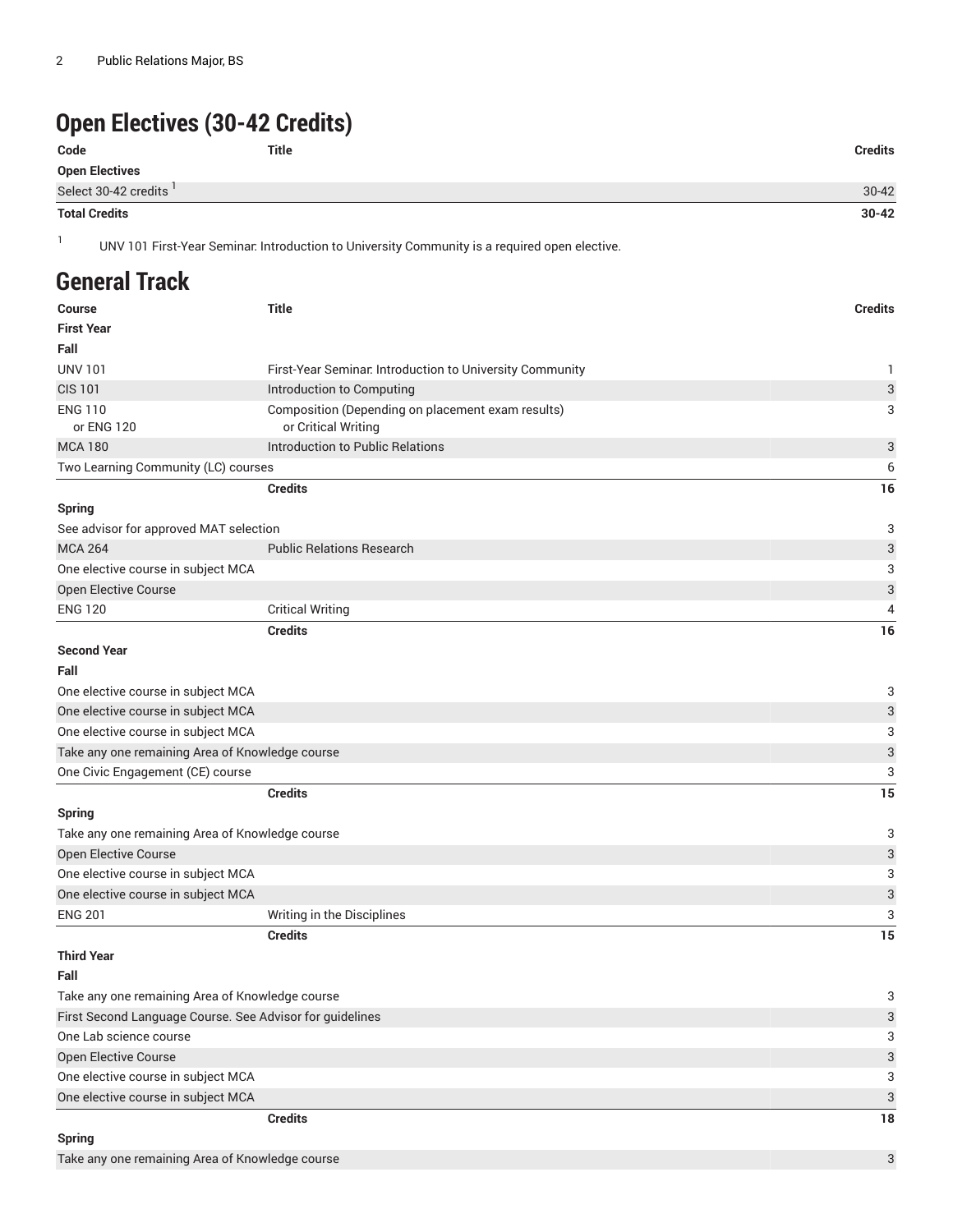| Credits                                         | 18 |
|-------------------------------------------------|----|
| One elective course in subject MCA              | 3  |
| <b>Open Elective Course</b>                     | 3  |
| One elective course in subject MCA              |    |
| Second Language Course, if applicable           | 3  |
| Take any one remaining Area of Knowledge course | 3  |

#### **Fourth Year**

#### **Fall**

| Take any one remaining Area of Knowledge course |                                   | 3  |
|-------------------------------------------------|-----------------------------------|----|
| Take any one remaining Area of Knowledge course |                                   | 3  |
| <b>COM 200</b>                                  | <b>Public Speaking</b>            | 3  |
| <b>MCA 393</b>                                  | Intern Program I                  | 3  |
| Open Elective Course                            |                                   | 3  |
|                                                 | <b>Credits</b>                    | 15 |
| <b>Spring</b>                                   |                                   |    |
| Take any one remaining Area of Knowledge course |                                   | 3  |
| <b>Open Elective Course</b>                     |                                   | 3  |
| Open Elective Course                            |                                   | 3  |
| One elective course in subject MCA              |                                   | 3  |
| <b>MCA 497</b>                                  | <b>Public Relations Campaigns</b> | 3  |
|                                                 | <b>Credits</b>                    | 15 |

**Total Credits 128**

# **Public Relations, BS/Communications and Digital Media, MA Track**

| <b>Course</b>                                   | <b>Title</b>                                                             | <b>Credits</b>           |
|-------------------------------------------------|--------------------------------------------------------------------------|--------------------------|
| <b>First Year</b>                               |                                                                          |                          |
| Fall                                            |                                                                          |                          |
| <b>UNV 101</b>                                  | First-Year Seminar. Introduction to University Community                 | 1                        |
| <b>CIS 101</b>                                  | Introduction to Computing                                                | 3                        |
| <b>ENG 110</b><br>or ENG 120                    | Composition (Depending on placement test results)<br>or Critical Writing | 3                        |
| <b>MCA 180</b>                                  | Introduction to Public Relations                                         | 3                        |
| Two Learning Community (LC) courses             |                                                                          | 6                        |
|                                                 | <b>Credits</b>                                                           | 16                       |
| <b>Spring</b>                                   |                                                                          |                          |
| See advisor for approved MAT selection          |                                                                          | 3                        |
| <b>MCA 264</b>                                  | <b>Public Relations Research</b>                                         | 3                        |
| One elective course in subject MCA              |                                                                          | 3                        |
| <b>ENG 120</b>                                  | <b>Critical Writing</b>                                                  | $\overline{\mathcal{A}}$ |
| Open Elective Course                            |                                                                          | 3                        |
|                                                 | <b>Credits</b>                                                           | 16                       |
| <b>Second Year</b>                              |                                                                          |                          |
| Fall                                            |                                                                          |                          |
| One elective course in subject MCA              |                                                                          | 3                        |
| One elective course in subject MCA              |                                                                          | 3                        |
| One elective course in subject MCA              |                                                                          | 3                        |
| Take any one remaining Area of Knowledge course |                                                                          | 3                        |
| One Civic Engagement (CE) course                |                                                                          | 3                        |
|                                                 | <b>Credits</b>                                                           | 15                       |
| <b>Spring</b>                                   |                                                                          |                          |
| Take any one remaining Area of Knowledge course |                                                                          | 3                        |
| One elective course in subject MCA              |                                                                          | 3                        |